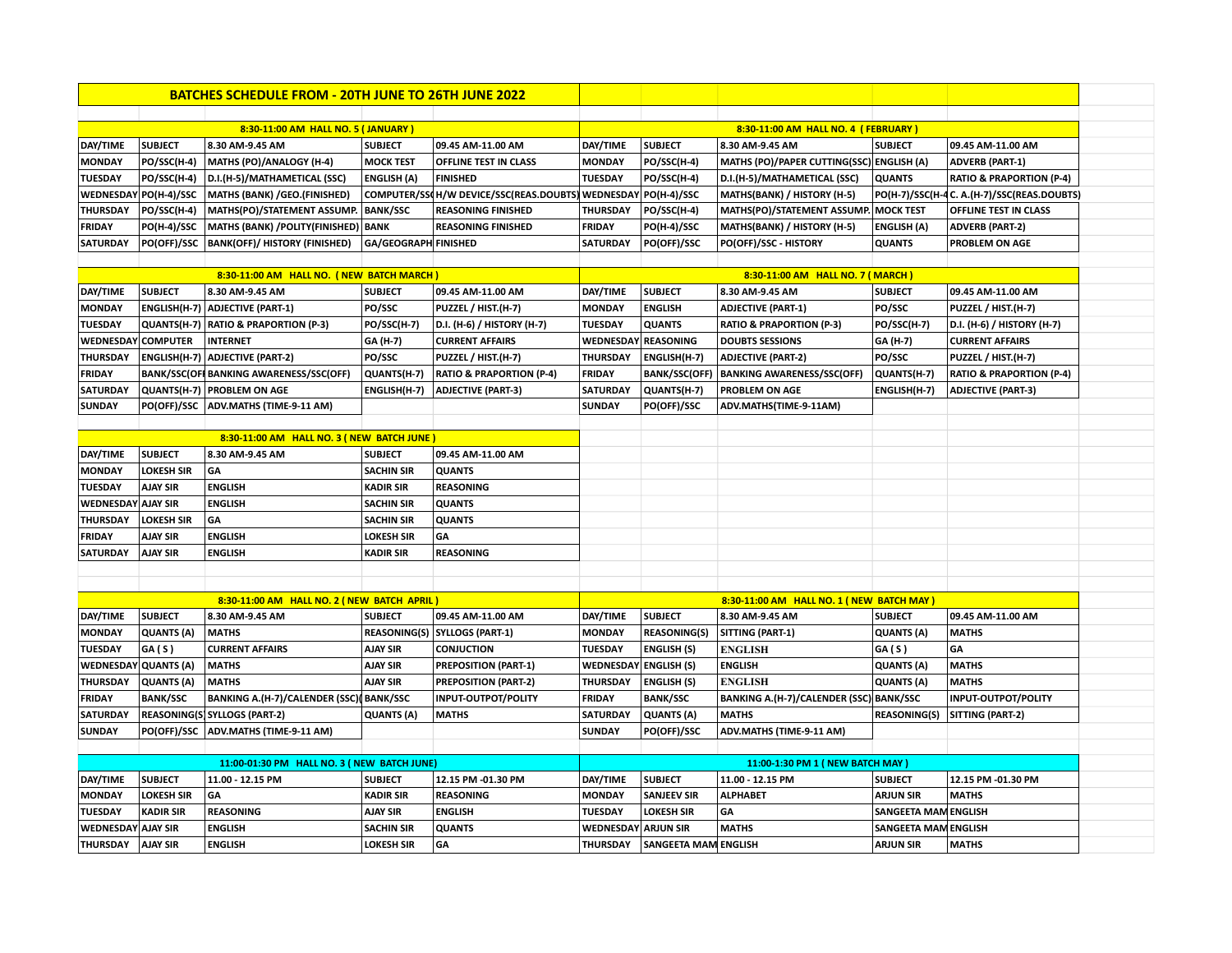| <b>FRIDAY</b>        | <b>SACHIN SIR</b>    | <b>QUANTS</b>                                | AJAY SIR          | <b>ENGLISH</b>                                       | <b>FRIDAY</b>   | <b>LOKESH SIR</b>         | GA                                           | <b>SANJEEV SIR</b>   | <b>SERIES</b>                             |  |
|----------------------|----------------------|----------------------------------------------|-------------------|------------------------------------------------------|-----------------|---------------------------|----------------------------------------------|----------------------|-------------------------------------------|--|
| SATURDAY             | <b>LOKESH SIR</b>    | GA                                           | <b>SACHIN SIR</b> | <b>QUANTS</b>                                        | <b>SATURDAY</b> | <b>ARJUN SIR</b>          | <b>MATHS</b>                                 | <b>SANJEEV SIR</b>   | <b>DIRECTION</b>                          |  |
|                      |                      |                                              |                   |                                                      |                 |                           |                                              |                      |                                           |  |
|                      |                      |                                              |                   |                                                      |                 |                           |                                              |                      |                                           |  |
|                      |                      | 11:00-1:30 PM HALL NO. 4 (JANUARY)           |                   |                                                      |                 |                           | 11:00-1:30 PM HALL NO. 2 ( APRIL NEW BATCH ) |                      |                                           |  |
| DAY/TIME             | <b>SUBJECT</b>       | 11.00 - 12.15 PM                             | <b>SUBJECT</b>    | 12.15 PM -01.30 PM                                   | DAY/TIME        | <b>SUBJECT</b>            | 11.00 - 12.15 PM                             | <b>SUBJECT</b>       | 12.15 PM -01.30 PM                        |  |
| <b>MONDAY</b>        | <b>BANK</b>          | <b>REASONING FINISHED</b>                    | PO(OFF) / SSC     | <b>BANK(OFF)/POLITY (H-4)</b>                        | <b>MONDAY</b>   | <b>QUANTS (A)</b>         | <b>MATHS</b>                                 | <b>REASONING (S)</b> | <b>SYLLOGS (PART-1)</b>                   |  |
| <b>TUESDAY</b>       | <b>ENFLISH</b>       | <b>FINISHED</b>                              | PO(OFF) / SSC     | <b>BANK(OFF)/POLITY (H-4)</b>                        | <b>TUESDAY</b>  | <b>ENGLISH (S)</b>        | <b>ENGLISH</b>                               | <b>QUANTS (A)</b>    | <b>MATHS</b>                              |  |
| WEDNESDAY            | <b>COMPUTER</b>      | NETWORK SECURITY/SSC(REAS.)FIN PO(OFF) / SSC |                   | BANK(OFF)/POLITY (H-4)                               | WEDNESDAY       | <b>ENGLISH (S)</b>        | <b>ENGLISH</b>                               | <b>QUANTS (A)</b>    | <b>MATHS</b>                              |  |
| <b>THURSDAY</b>      | <b>QUANTS</b>        | <b>FINISHED</b>                              | SSC               | <b>REASONING FINISHED</b>                            | <b>THURSDAY</b> | <b>QUANTS (A)</b>         | <b>MATHS</b>                                 | <b>ENGLISH (S)</b>   | <b>ENGLISH</b>                            |  |
| <b>FRIDAY</b>        | <b>MOCK TEST</b>     | OFFLINE TEST IN CLASS                        | <b>MOCK TEST</b>  | OFFLINE TEST IN CLASS                                | <b>FRIDAY</b>   | <b>REASONING (S)</b>      | <b>SYLLOGS (PART-2)</b>                      |                      | <b>CURRENT AFFAIRS</b>                    |  |
| SATURDAY             | N/A                  |                                              | N/A               |                                                      | <b>SATURDAY</b> |                           | <b>REASONING PRACTICE</b>                    | GA ( S ) (H-5)       | <b>MATHS</b>                              |  |
|                      |                      | N/A                                          |                   | N/A                                                  |                 | <b>REASONING (S)</b>      |                                              | <b>QUANTS (A)</b>    |                                           |  |
|                      |                      |                                              |                   |                                                      | <b>SUNDAY</b>   | PO(OFF)/SSC               | ADV.MATHS (TIME-1-3 PM)                      |                      |                                           |  |
|                      |                      |                                              |                   |                                                      |                 |                           |                                              |                      |                                           |  |
|                      |                      | 11:00-1:30 PM HALL NO. 5 (FEBRUARY + MARCH)  |                   |                                                      |                 |                           | 11:00-1:30 PM HALL NO. 4 (APRIL)             |                      |                                           |  |
| DAY/TIME             | <b>SUBJECT</b>       | 11.00 - 12.15 PM                             | <b>SUBJECT</b>    | 12.15 PM -01.30 PM                                   | DAY/TIME        |                           | TRAINER NAME 11.00 - 12.15 PM                |                      | TRAINER NAME 12.15 PM -01.30 PM           |  |
| <b>MONDAY</b>        | <b>ENGLISH (A)</b>   | <b>ENGLISH</b>                               | <b>SACHIN SIR</b> | <b>QUANTS</b>                                        | <b>MONDAY</b>   | <b>ENGLISH (A)</b>        | <b>ENGLISH</b>                               | <b>SACHIN SIR</b>    | <b>QUANTS</b>                             |  |
| <b>TUESDAY</b>       | <b>ENGLISH (A)</b>   | <b>ENGLISH</b>                               | <b>SACHIN SIR</b> | <b>QUANTS</b>                                        | <b>TUESDAY</b>  | <b>ENGLISH (A)</b>        | <b>ENGLISH</b>                               | <b>SACHIN SIR</b>    | <b>QUANTS</b>                             |  |
| WEDNESDAY BANK/SSC   |                      | SITTING (H-5) / HISTORY(H-4)                 |                   | PO(H-5)/SSC(H- NUMBER SYS.-2/NETW./SSC(REA WEDNESDAY |                 | <b>BANK/SSC</b>           | SITTING (H-5) / HISTORY(H-4)                 |                      | PO(H-5)/SSC(H-4S/W NUMBER SYS./SSC(REAS.) |  |
| <b>THURSDAY</b>      | <b>BANK/SSC</b>      | LOGICAL REAS.(H-5)/HISTORY(H-4) SACHIN SIR   |                   | <b>QUANTS</b>                                        | <b>THURSDAY</b> | <b>BANK/SSC</b>           | LOGICAL REAS.(H-5)/HISTORY(H-4) SACHIN SIR   |                      | <b>QUANTS</b>                             |  |
| <b>FRIDAY</b>        | <b>ENGLISH (A)</b>   | <b>ENGLISH</b>                               |                   | GA(S)(H-5)/SSC CURRENT AFFAIRS/HIST.(H-4)            | <b>FRIDAY</b>   | <b>ENGLISH (A)</b>        | <b>ENGLISH</b>                               | GA(S)(H-5)/SSC       | CURRENT AFFAIRS/HIST.(H-4)                |  |
| <b>SATURDAY</b>      | PO(OFF)/SSC          | <b>PO(OFF) /SSC( REASONING )</b>             | <b>MOCK TEST</b>  | OFFLINE TEST IN CLASS                                | <b>SATURDAY</b> | PO(OFF)/SSC               | PO(OFF) /SSC(REASONING)                      | <b>MOCK TEST</b>     | OFFLINE TEST IN CLASS                     |  |
| <b>SUNDAY</b>        | <b>PO(OFF)/SSC</b>   | ADV.MATHS (TIME-1-3 PM)                      |                   |                                                      | <b>SUNDAY</b>   | PO(OFF)/SSC               | ADV.MATHS(TIME-1-3 PM)                       |                      |                                           |  |
|                      |                      |                                              |                   |                                                      |                 |                           |                                              |                      |                                           |  |
|                      |                      | 11:00-1:30 PM HALL NO. 7 (NEW BATCH)         |                   |                                                      |                 | 3:30-6:00 PM - HALL-NO. 6 |                                              |                      |                                           |  |
| DAY/TIME             | <b>SUBJECT</b>       | 11.00 - 12.15 PM                             | <b>SUBJECT</b>    | 12.15 PM -01.30 PM                                   | DAY/TIME        | <b>SUBJECT</b>            | 3:30-5:00 PM                                 | <b>SUBJECT</b>       | 5:00-6:00 PM                              |  |
| <b>MONDAY</b>        | <b>KADIR SIR</b>     | <b>REASONING</b>                             | <b>AJAY SIR</b>   | <b>ENGLISH</b>                                       | <b>MONDAY</b>   | <b>ARJUN SIR</b>          | <b>QUANTS</b>                                | <b>BANK/SSC</b>      | REASONING(PO)/SSC (GS)                    |  |
| <b>TUESDAY</b>       | <b>SUMIT SIR</b>     | GA                                           | <b>KADIR SIR</b>  | <b>REASONING</b>                                     | <b>TUESDAY</b>  | <b>AJAY SIR</b>           | <b>ENGLISH</b>                               | <b>ARJUN SIR</b>     | <b>QUANTS</b>                             |  |
| WEDNESDAY SACHIN SIR |                      | <b>MATHS</b>                                 | <b>AJAY SIR</b>   | <b>ENGLISH</b>                                       | WEDNESDAY       | <b>LOKESH SIR</b>         | GA                                           | <b>ARJUN SIR</b>     | <b>QUANTS</b>                             |  |
| <b>THURSDAY</b>      | <b>SACHIN SIR</b>    | <b>MATHS</b>                                 | <b>AJAY SIR</b>   | <b>ENGLISH</b>                                       | <b>THURSDAY</b> | <b>AJAY SIR</b>           | <b>ENGLISH</b>                               | <b>LOKESH SIR</b>    | GA                                        |  |
| <b>FRIDAY</b>        | <b>SUMIT SIR</b>     | GA                                           | <b>SACHIN SIR</b> | <b>MATHS</b>                                         | <b>FRIDAY</b>   | <b>SUMIT SIR/SSC</b>      | <b>BANKING A./ SSC (GS)</b>                  | <b>SANJEEV SIR</b>   | <b>REASONING</b>                          |  |
| SATURDAY             | <b>SACHIN SIR</b>    | <b>MATHS</b>                                 | <b>KADIR SIR</b>  | <b>REASONING</b>                                     | <b>SATURDAY</b> | <b>AJAY SIR</b>           | <b>ENGLISH</b>                               | <b>SANJEEV SIR</b>   | <b>REASONING</b>                          |  |
|                      |                      |                                              |                   |                                                      |                 | SUNDAY(SSC) PO(OFF)/SSC   | ADV.MATHS(TIME-1-3 PM)                       |                      |                                           |  |
|                      |                      |                                              |                   |                                                      |                 |                           |                                              |                      |                                           |  |
|                      |                      |                                              |                   |                                                      |                 |                           |                                              |                      |                                           |  |
|                      | <b>DOUBT SESSION</b> |                                              |                   |                                                      |                 | 3:30-5:30 PM -HALL-NO. 5  |                                              |                      |                                           |  |
| DAY/TIME             | <b>SUBJECT</b>       | <b>TIME</b>                                  | <b>SUBJECT</b>    | <b>TIME</b>                                          | DAY/TIME        | <b>SUBJECT</b>            | 3:30-5:00 PM                                 | <b>SUBJECT</b>       |                                           |  |
| <b>MONDAY</b>        | MATHS/ENG.           | 2:00-3:30 PM                                 | <b>MATHS</b>      | 11-12:15 PM                                          | <b>MONDAY</b>   | <b>ENGLISH</b>            | <b>ADJECTIVE (PART-2)</b>                    | PO(OFF)/SSC          | <b>SSC (REASONING)</b>                    |  |
| <b>TUESDAY</b>       | <b>MATHS</b>         | 2:00-3:30 PM                                 | <b>MATHS</b>      | 11-12:15 PM                                          | <b>TUESDAY</b>  |                           | SUMIT SIR/SSC(C BANKING A./SSC (POLITY)      | <b>QUANTS</b>        | SIMPLE INTREST (PART-1)                   |  |
| WEDNESDAY            | ENG./REAS.           | 2:00-3:30 PM                                 |                   |                                                      | WEDNESDAY       | <b>QUANTS</b>             | SIMPLE INTREST (PART-2)                      | PO(OFF)/SSC          | <b>POLITY</b>                             |  |
| <b>THURSDAY</b>      | <b>ENGLISH</b>       | 2:00-3:30 PM                                 |                   |                                                      | <b>THURSDAY</b> | <b>QUANTS</b>             | <b>SIMPLE INTREST (PART-3)</b>               | PO(OFF)/SSC          | <b>SSC (REASONING)</b>                    |  |
| <b>FRIDAY</b>        | ENG./REAS.           | 2:00-3:30 PM                                 |                   |                                                      | <b>FRIDAY</b>   | <b>ENGLISH</b>            | <b>ADJECTIVE (PART-3)</b>                    | <b>QUANTS</b>        | <b>DOUBTS SESSION</b>                     |  |
| SATURDAY             | ENG./REAS.           | 2:00-3:30 PM                                 |                   |                                                      | <b>SATURDAY</b> | PO(OFF)/SSC               | <b>SSC (REASONING)</b>                       | PO(OFF)/SSC          | <b>POLITY</b>                             |  |
|                      |                      |                                              |                   |                                                      |                 | SUNDAY(SSC) PO(OFF)/SSC   | ADV.MATHS(TIME-1-3 PM)                       |                      |                                           |  |
|                      |                      |                                              |                   |                                                      |                 |                           |                                              |                      |                                           |  |
|                      |                      |                                              |                   |                                                      |                 |                           |                                              |                      |                                           |  |
|                      |                      |                                              |                   |                                                      |                 |                           |                                              |                      |                                           |  |
|                      |                      |                                              |                   |                                                      |                 |                           |                                              |                      |                                           |  |
|                      |                      |                                              |                   |                                                      |                 |                           |                                              |                      |                                           |  |
|                      |                      |                                              |                   |                                                      |                 |                           |                                              |                      |                                           |  |